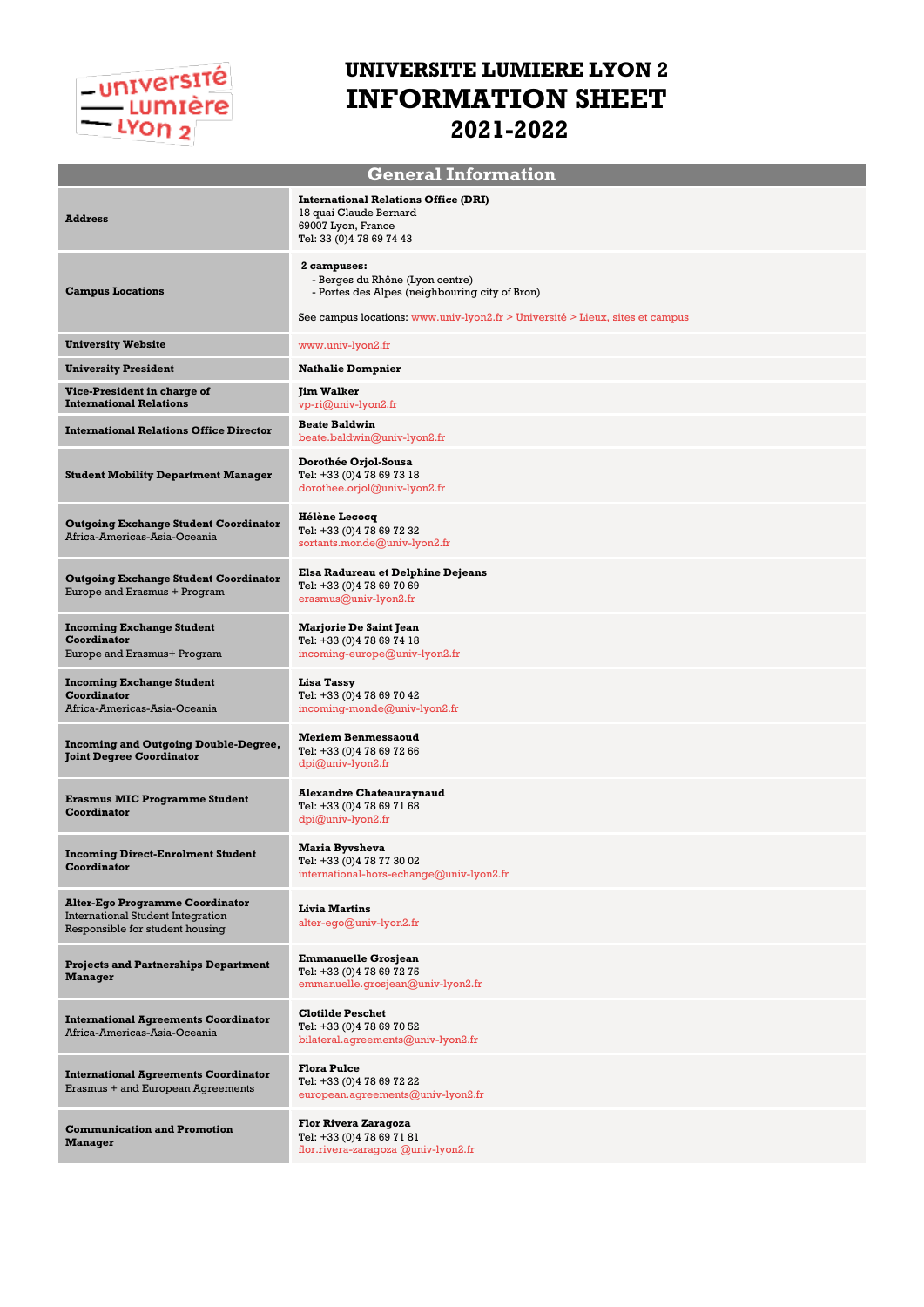

## **UNIVERSITE LUMIERE LYON 2 INFORMATION SHEET 2021-2022**

| <b>Incoming Exchange Students: Application Process</b> |                                                                                                                                                                                                                                                                                                                                                                                                                                                                                                                                                                                                                                                                                                                                                                                                                                                                                                                                                                                                                                     |                                                                                                                                                                                                                                                             |  |  |
|--------------------------------------------------------|-------------------------------------------------------------------------------------------------------------------------------------------------------------------------------------------------------------------------------------------------------------------------------------------------------------------------------------------------------------------------------------------------------------------------------------------------------------------------------------------------------------------------------------------------------------------------------------------------------------------------------------------------------------------------------------------------------------------------------------------------------------------------------------------------------------------------------------------------------------------------------------------------------------------------------------------------------------------------------------------------------------------------------------|-------------------------------------------------------------------------------------------------------------------------------------------------------------------------------------------------------------------------------------------------------------|--|--|
| <b>Contact</b>                                         | <b>Europe and Erasmus+ Exchange Students</b><br><b>Marjorie De Saint Jean</b><br><b>International Relations Office (DRI)</b><br>18 quai Claude Bernard<br>Belenos Building - Office B140<br>69007 Lyon, France<br>Tel: +33 (0) 4 78 69 74 18<br>incoming-europe@univ-lyon2.fr                                                                                                                                                                                                                                                                                                                                                                                                                                                                                                                                                                                                                                                                                                                                                       | Africa-Americas-Asia-Oceania Exchange Students<br>Lisa Tassy<br><b>International Relations Office (DRI)</b><br>18 quai Claude Bernard<br>Belenos Building - Office B140<br>69007 Lyon, France<br>Tel: +33 (0) 4 78 69 70 42<br>incoming-monde@univ-lyon2.fr |  |  |
| <b>Application process</b>                             | <b>Step 1: Nomination by Partner University</b><br>Period to submit to the International Relations Office the nominations for future exchange students<br>arriving for the beginning of the :<br>fall semester (September-January): 15 March - 15 Avril<br>spring semester (January-May): 25 August - 30 September<br><b>Step 2: Online Student Application</b><br>Following the reception of student nominations, the relevant incoming exchange student coordinator<br>will send a link to our online application directly to the student by e-mail. Students must complete their<br>application for the :<br>fall semester by 5 May<br>spring semester by 15 October<br>Useful information for future exchange students: $www.univ-lyon2.fr > International > Venir à$<br>l'université > En programme d'échange<br><b>Step 3: Acceptance letter</b><br>The International Relations Office will send the students' acceptance letters directly to the partner<br>universities. Students can receive an electronic copy by e-mail. |                                                                                                                                                                                                                                                             |  |  |
| Language requirement                                   | <b>The Université Lumière Lyon 2 is a French-speaking institution</b> . At this time, we do not require any official<br>certificate of French level for exchange students, however incoming exchange students must be sufficiently<br>proficient in French to be able to follow classes and complete coursework. Very few courses are offered in<br>English at our university. Students will not be able to follow a 100% English-language program                                                                                                                                                                                                                                                                                                                                                                                                                                                                                                                                                                                  |                                                                                                                                                                                                                                                             |  |  |
| <b>Tuition and fees</b>                                | No tuition or fees                                                                                                                                                                                                                                                                                                                                                                                                                                                                                                                                                                                                                                                                                                                                                                                                                                                                                                                                                                                                                  |                                                                                                                                                                                                                                                             |  |  |
| <b>Student housing</b>                                 | While filling out our online application, exchange students may request a room in a public student residence.<br>Responses regarding student residence allocations will be sent to students arriving for the :<br>fall semester in the beginning of July<br>spring semester arrivals in early December<br>While we are unable to allocate a spot in public university housing to all students who request one, we help<br>quide students in finding accommodation in the private housing market or in accommodation shared with other<br>students. Rent for a private accommodation: approximately 300€ to 550 €/month<br>More information about accommodation can be found here : www.univ-lyon2.fr > International > Venir à<br><u>l'Université &gt; En programme d'échange &gt; Trouver un logement</u>                                                                                                                                                                                                                          |                                                                                                                                                                                                                                                             |  |  |
| Visa and immigration policies                          | Only the nationals of non-EEC member countries are required to have a long-stay student visa ("visa de long<br>séjour étudiant"). Applications for student visas must be submitted to the French consulate serving the student's<br>current residence following the reception of their acceptance letter<br>For more information visit: france-visas.gouv.fr $>$ Avez-vous besoin d'un visa (website also available in Arabic,<br>Chinese, English, Russian, and Spanish)                                                                                                                                                                                                                                                                                                                                                                                                                                                                                                                                                           |                                                                                                                                                                                                                                                             |  |  |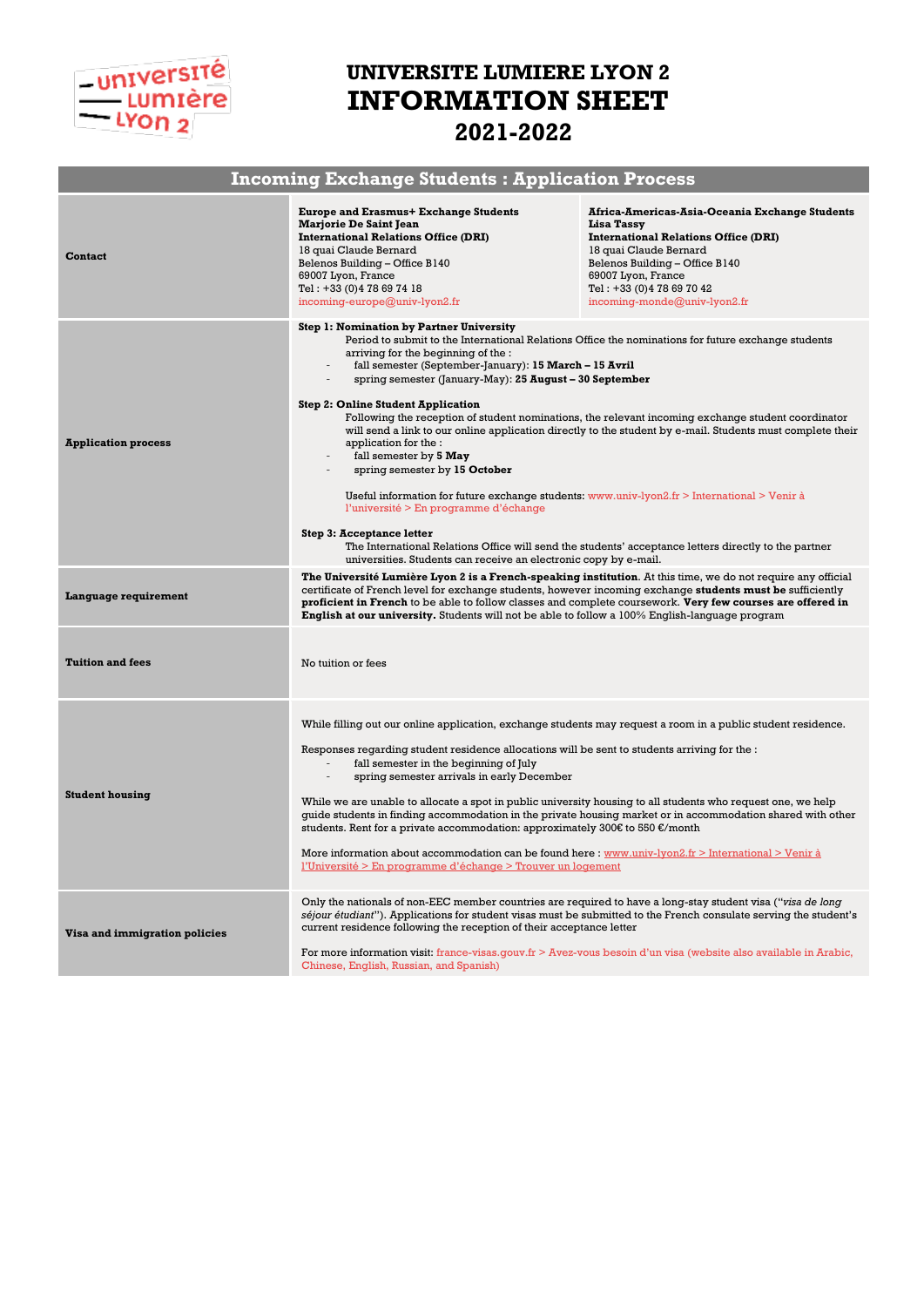## -université  $\frac{L}{2}$  Lumrère

## **UNIVERSITE LUMIERE LYON 2 INFORMATION SHEET 2021-2022**

#### **Incoming Exchange Students : Course Enrolment and Schedules**

| <b>Academic Calendar Overview</b>                |                                                                                                                                                                                                                                                                                                                                                                                                                                                                                                                                                                                                                                                                                                                                                                                                                                                                                                                                                                                                                                                                                                                                                                                                                        |                                  |  |  |
|--------------------------------------------------|------------------------------------------------------------------------------------------------------------------------------------------------------------------------------------------------------------------------------------------------------------------------------------------------------------------------------------------------------------------------------------------------------------------------------------------------------------------------------------------------------------------------------------------------------------------------------------------------------------------------------------------------------------------------------------------------------------------------------------------------------------------------------------------------------------------------------------------------------------------------------------------------------------------------------------------------------------------------------------------------------------------------------------------------------------------------------------------------------------------------------------------------------------------------------------------------------------------------|----------------------------------|--|--|
|                                                  | 1 <sup>st</sup> Semester (September-January)                                                                                                                                                                                                                                                                                                                                                                                                                                                                                                                                                                                                                                                                                                                                                                                                                                                                                                                                                                                                                                                                                                                                                                           | 2nd Semester (January-May)       |  |  |
| <b>Mandatory orientation meeting</b>             | Early September                                                                                                                                                                                                                                                                                                                                                                                                                                                                                                                                                                                                                                                                                                                                                                                                                                                                                                                                                                                                                                                                                                                                                                                                        | Early January                    |  |  |
| <b>Classes begin</b>                             | Mid-September                                                                                                                                                                                                                                                                                                                                                                                                                                                                                                                                                                                                                                                                                                                                                                                                                                                                                                                                                                                                                                                                                                                                                                                                          | Mid-January                      |  |  |
| <b>Class enrolment deadline</b>                  | Mid-October                                                                                                                                                                                                                                                                                                                                                                                                                                                                                                                                                                                                                                                                                                                                                                                                                                                                                                                                                                                                                                                                                                                                                                                                            | Mid-February                     |  |  |
| <b>University holidays</b>                       | - Toussaints Vacation<br>- Winter Holiday Break                                                                                                                                                                                                                                                                                                                                                                                                                                                                                                                                                                                                                                                                                                                                                                                                                                                                                                                                                                                                                                                                                                                                                                        | - Winter Break<br>- Spring Break |  |  |
| <b>Final exam Period</b>                         | First three weeks of January                                                                                                                                                                                                                                                                                                                                                                                                                                                                                                                                                                                                                                                                                                                                                                                                                                                                                                                                                                                                                                                                                                                                                                                           | Last half of May                 |  |  |
| <b>Make-up Exam period</b>                       | Mid-End of June                                                                                                                                                                                                                                                                                                                                                                                                                                                                                                                                                                                                                                                                                                                                                                                                                                                                                                                                                                                                                                                                                                                                                                                                        | End of June-Beginning of July    |  |  |
|                                                  |                                                                                                                                                                                                                                                                                                                                                                                                                                                                                                                                                                                                                                                                                                                                                                                                                                                                                                                                                                                                                                                                                                                                                                                                                        |                                  |  |  |
| <b>University degree model : LMD</b>             | Bachelor's Degree (Licence): 3 years<br>Master's Degree (Master): 2 years<br>Doctoral Degree (Doctorat): 3 years                                                                                                                                                                                                                                                                                                                                                                                                                                                                                                                                                                                                                                                                                                                                                                                                                                                                                                                                                                                                                                                                                                       |                                  |  |  |
| European credit transfer system (ECTS)<br>earned | 5 ECTS per validated course at Université Lumière Lyon 2                                                                                                                                                                                                                                                                                                                                                                                                                                                                                                                                                                                                                                                                                                                                                                                                                                                                                                                                                                                                                                                                                                                                                               |                                  |  |  |
| <b>Faculties and institutions</b>                | https://www.univ-lyon2.fr/universite/structures-et-services/composantes-ufr-instituts-et-departement                                                                                                                                                                                                                                                                                                                                                                                                                                                                                                                                                                                                                                                                                                                                                                                                                                                                                                                                                                                                                                                                                                                   |                                  |  |  |
| <b>Classes open to exchange students</b>         | Exchange students are free to choose any class they want from any regular undergraduate programme (L1 to<br>L3) and master's programme classes. Students may not enrol in professionalizing undergraduate programme<br>classes (L2 & L3 pro), university technical degree programme classes (DUT), or DU programme classes.                                                                                                                                                                                                                                                                                                                                                                                                                                                                                                                                                                                                                                                                                                                                                                                                                                                                                            |                                  |  |  |
| French as a foreign language courses             | Exchange students have the opportunity to enrol in French as a foreign language classes at our International<br>Centre for French Studies (Centre International d'Etudes Françaises) which specializes in French-language<br>learning for non-native French speakers. www.cief.univ-lyon2.fr<br>Programme information and enrolment procedures are available here:<br>Pre-university French training (Stage PRUNe): fee paying intensive 2-week course before the regular<br>academic semester begins – mandatory meeting on the $1st$ week of September) : https://cief.univ-<br>lyon2.fr/formation/stage-pre-rentree-universitaire-prune-techniques-universitaires<br>French language course (Français pour les étudiant es en mobilité internationale or FEMI) (free<br>semester-long course): https://cief.univ-lyon2.fr/formation/francais-pour-etudiants-en-mobilite-<br>internationale-1                                                                                                                                                                                                                                                                                                                        |                                  |  |  |
| <b>Athletic activities</b>                       | Athletic activities are free if the student registers fir a graded course. If students wish to enrol in an athletic<br>activity but do not wish to earn credit, or if a student wishes to enrol in an independent study course, an annual<br>20 € fee must be paid.<br>Students may enrol in as many of the athletic activities as they wish, though will only earn a maximum of 5<br>ECTS, regardless of the number of activities. For more information visit: https://www.univ-<br>lyon2.fr/campus/vie-sportive-2                                                                                                                                                                                                                                                                                                                                                                                                                                                                                                                                                                                                                                                                                                    |                                  |  |  |
| Student course enrolment procedure               | Class enrolment begins once the semester officially starts. Once classes have begun, students have three weeks<br>to request official enrolment in their courses<br><b>Step 1: Course discovery</b><br>Students are encouraged to attend any and all classes that are of interest to them and which may be<br>approved by their home university<br>Step 2: Course enrolment form (contrat pédagogique)<br>Students must fully fill out the enrolment form we provide. Students receive this form at the mandatory<br>Orientation Meeting preceding the start of the semester or by email in case of online enrolment.<br>Step 3: Return the course enrolment form<br>The course enrolment form must be returned to the appropriate Incoming Exchange Student<br>Coordinator no later than three weeks following the start of the semester. The deadline is indicated on<br>the course enrolment form<br><b>Step 4: Enrolment verification</b><br>Once a student's course enrolment has been completed by the Incoming Exchange Student Coordinator,<br>s/he will inform the student and request the student verify if s/he does not wish to make changes<br>(dropping a class, change grading option) within one week. |                                  |  |  |